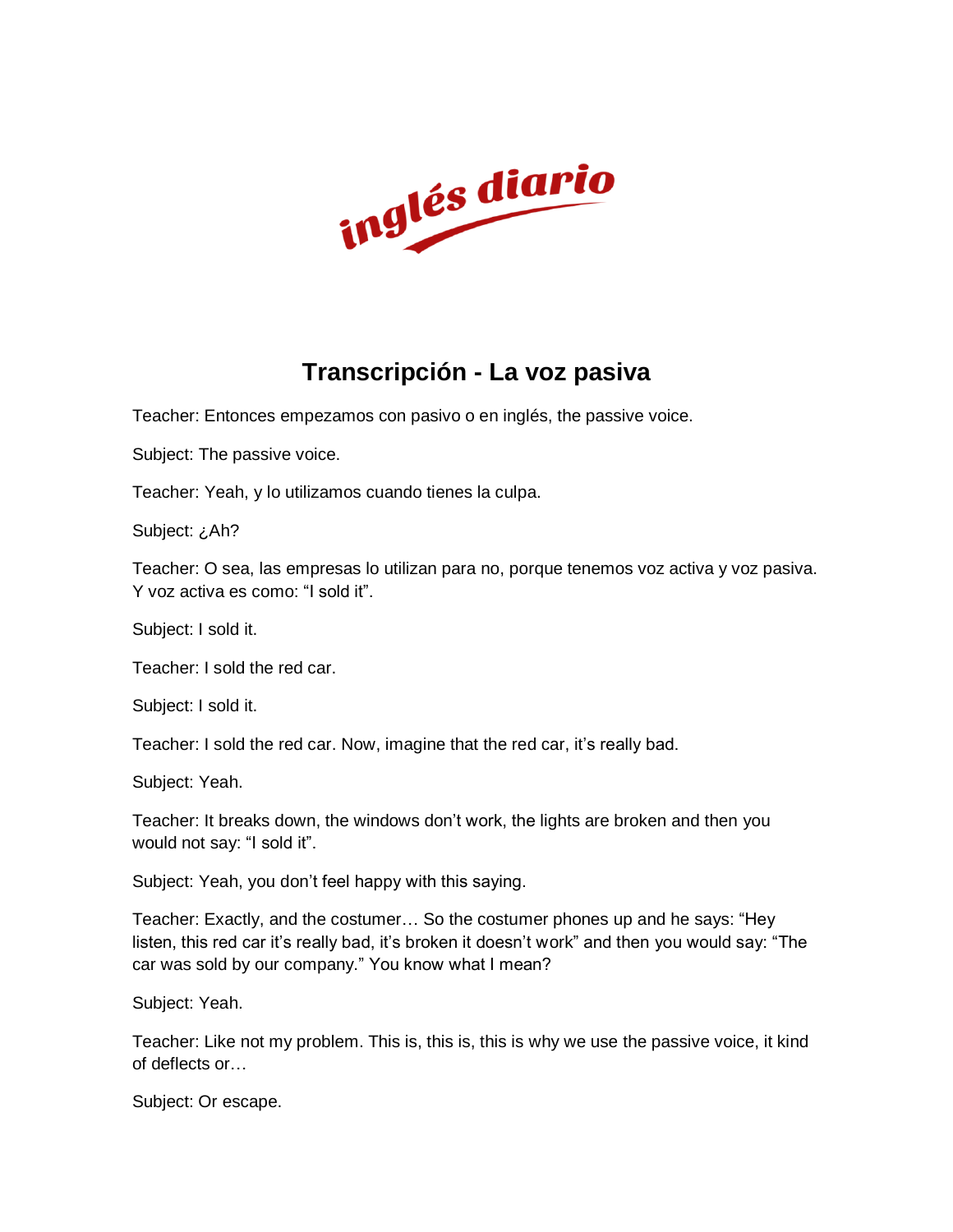Teacher: Yeah, yeah. It's an interesting, it's worth understanding because it can help you. Ok, right, so el informe fue hecho por un amigo mío.

Subject: Yeah, the report was do? No, was did? No, was…

Teacher: Utilizamos el participio entonces tenemos "Do" presente, "Did" pasado y tercera columna participio es…

Subject: Do, did, does? no.

Teacher: Done, D-O-N-E.

Subject: Ah, done.

Teacher: Done, done.

Subject: Like done?

Teacher: Done, hecho.

Subject: Ya.

Teacher: So, el informe fue hecho, el informe fue hecho por un amigo mío.

Subject: The report was done by a friend, by my friend.

Teacher: Yeah sure or a friend of mine.

Subject: A friend of mine?

Teacher: A friend of mine, un amigo mío.

Subject: Yeah, sounds better.

Teacher: Yeah por mi amigo.

Subject: Yeah.

Teacher: By my friend pero da igual porque significa lo mismo, pero sí que decimos en inglés un amigo mío es a friend of mine.

Subject: A friend of mine. Sounds weird…

Teacher: Yeah so like…

Subject: Sounds beautiful, a friend of mine.

Teacher: Same thing, same thing. El informe, the report…

Subject: The report was…

Teacher: It's really bad. Ok.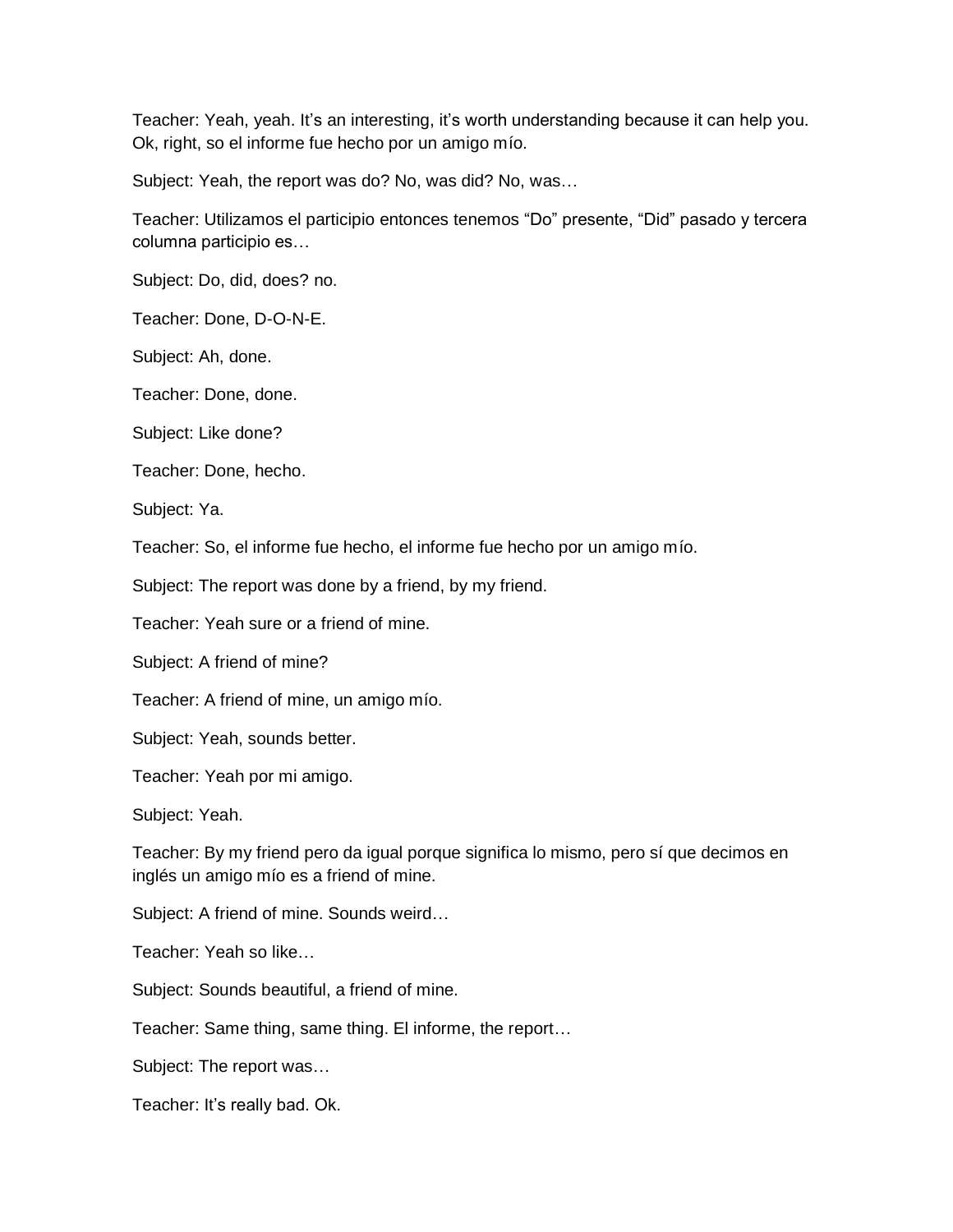Subject: Ah, the report it's bad.

Teacher: Yeah, and then your boss says: "Who did this report." And you say: "The report was done by a friend of mine".

Subject: And you can say: "Me no?"

Teacher: Not me.

Subject: Not me.

Teacher: Not me, not me.

Subject: Not me.

Teacher: And then your boss says: "Who?" And you say: "A friend of mine".

Subject: A friend of mine.

Teacher: Who? And you say Chema.

Subject: Chema?

Teacher: I don't know, I don't know.

Subject: The report was done for a friend of mine.

Teacher: Has dicho "For a friend of mine"

Subject: Ah no, the report was done… Fue hecho…

Teacher: By.

Subject: By, by.

Teacher: By.

Subject: By a friend of mine.

Teacher: En este caso "Por" es "By." Cuando utilizamos voz pasiva siempre decimos está hecho por…"

Subject: Yeah.

Teacher: Y el por es "By".

Subject: Vale, for sería para algún motivo ¿no?.

Teacher: Y… Para algún motivo. Yeah, exactly, exactly. Pulp Fiction fue dirigido por Quentin Tarantino.

Subject: Ya. Ya. Pulp fiction was direct, directed it?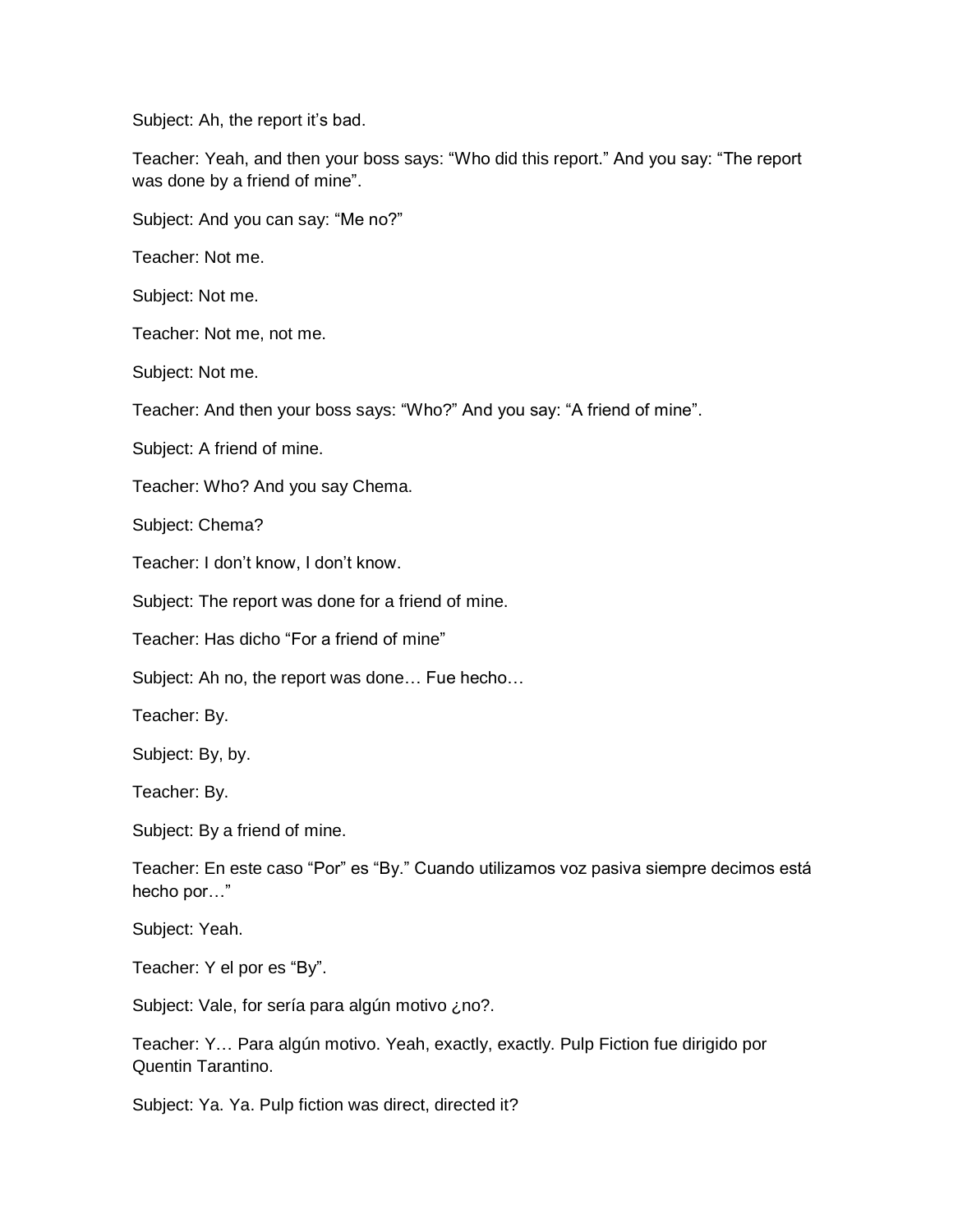Teacher: Correct.

Subject: Was directed it by Quentin Tarantino.

Teacher: Perfect. Está hecho.

Subject: It's done?

Teacher: Perfect.

Subject: Ah no, was done. It's done.

Teacher: It's done. Está hecho, está hecho.

Subject: Yeah, but this is also a passive voice?

Teacher: That's passive voice, está hecho. It is done. Fue hecho, it was done. Está hecho, it is done.

Subject: Ya.

Teacher: Y la pregunta: "¿Está hecho?"

Subject: It is done? No, Is it done?

Teacher: Perfect, yeah.

Subject: ¿Está hecho?

Teacher: ¿Está hecho? Está hecho por software.

Subject: It's done by software?

Teacher: Exactly, very good. Ok, negative. No está hecho.

Subject: Negative. It isn't done?

Teacher: Correct, perfect. No fue hecho.

Subject: It wasn't done?

Teacher: Ok, no fue hecho. El coche no fue hecho por un fabricante español.

Subject: The car wasn't done by a Spanish manufacturer?

Teacher: Very good. Interestingly, hecho puede ser dos palabras: "Done" o…

Subject: Done o…

Teacher: Porque hacer son dos palabras en inglés.

Subject: Make o?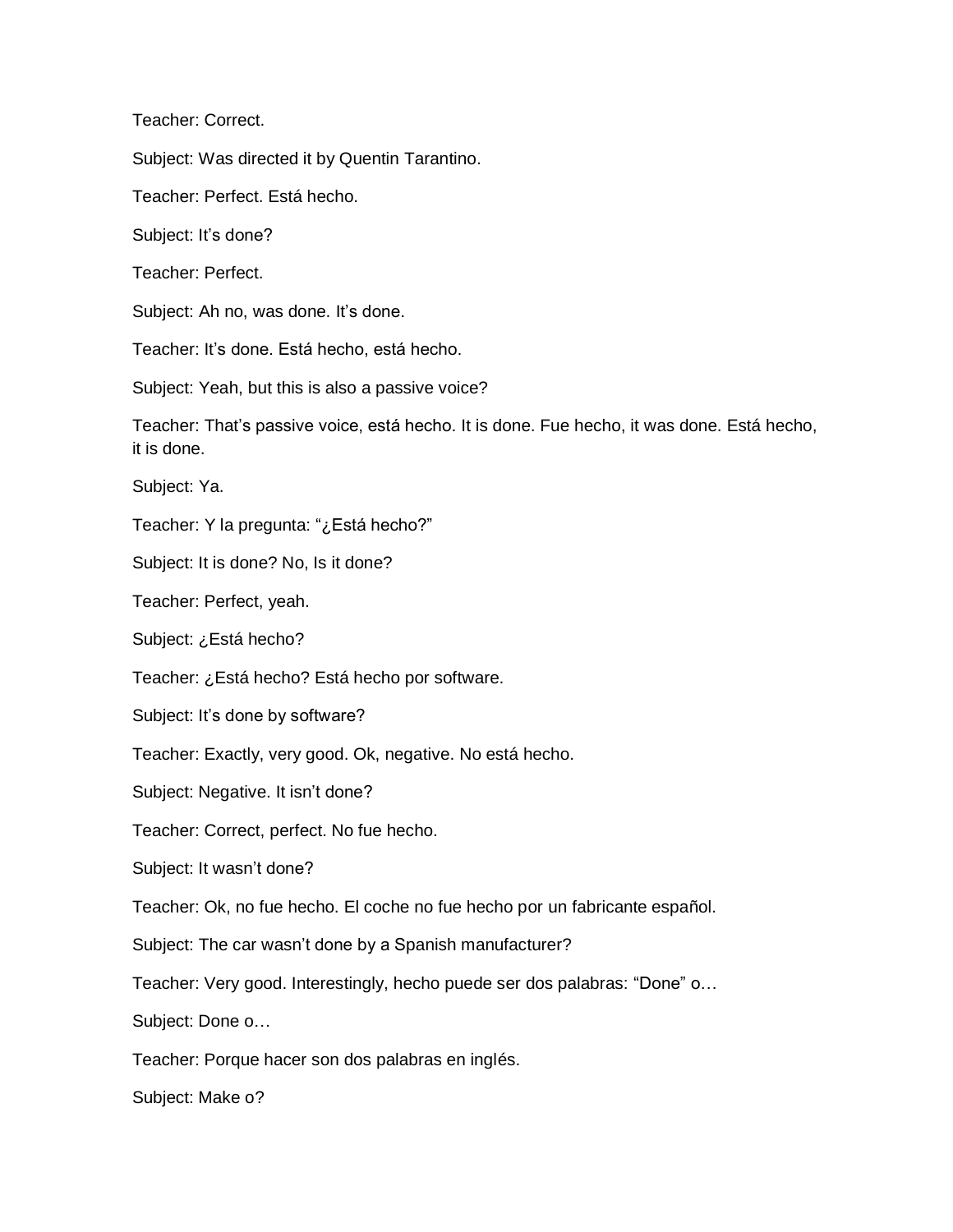Teacher: Exactly. Subject: Ya. Teacher: So. Subject: Ya. Teacher: Un coche está hecho en inglés. Subject: Yeah it's like make. Teacher: It's made, yeah yeah. Subject: Make or made. Teacher: Yeah, so el coche no fue hecho por un… Subject: The car wasn't made. Teacher: Very good. Subject: Made. Teacher: Exactly, made. Subject: Made, no? Teacher: Participle Subject: Participle but it is the same, no? Teacher: Yeah. Subject: Made, make it is… Teacher: Make. Subject: Make? Teacher: Make, made, yeah. Subject: Make is the infinitive and made it is the participle. Teacher: Exacto. Very good, muy bien. Subject: Ya. This is the reason that in the clothes always put made in, no? Teacher: Made in China, made in… Subject: Hecho en… Hacido.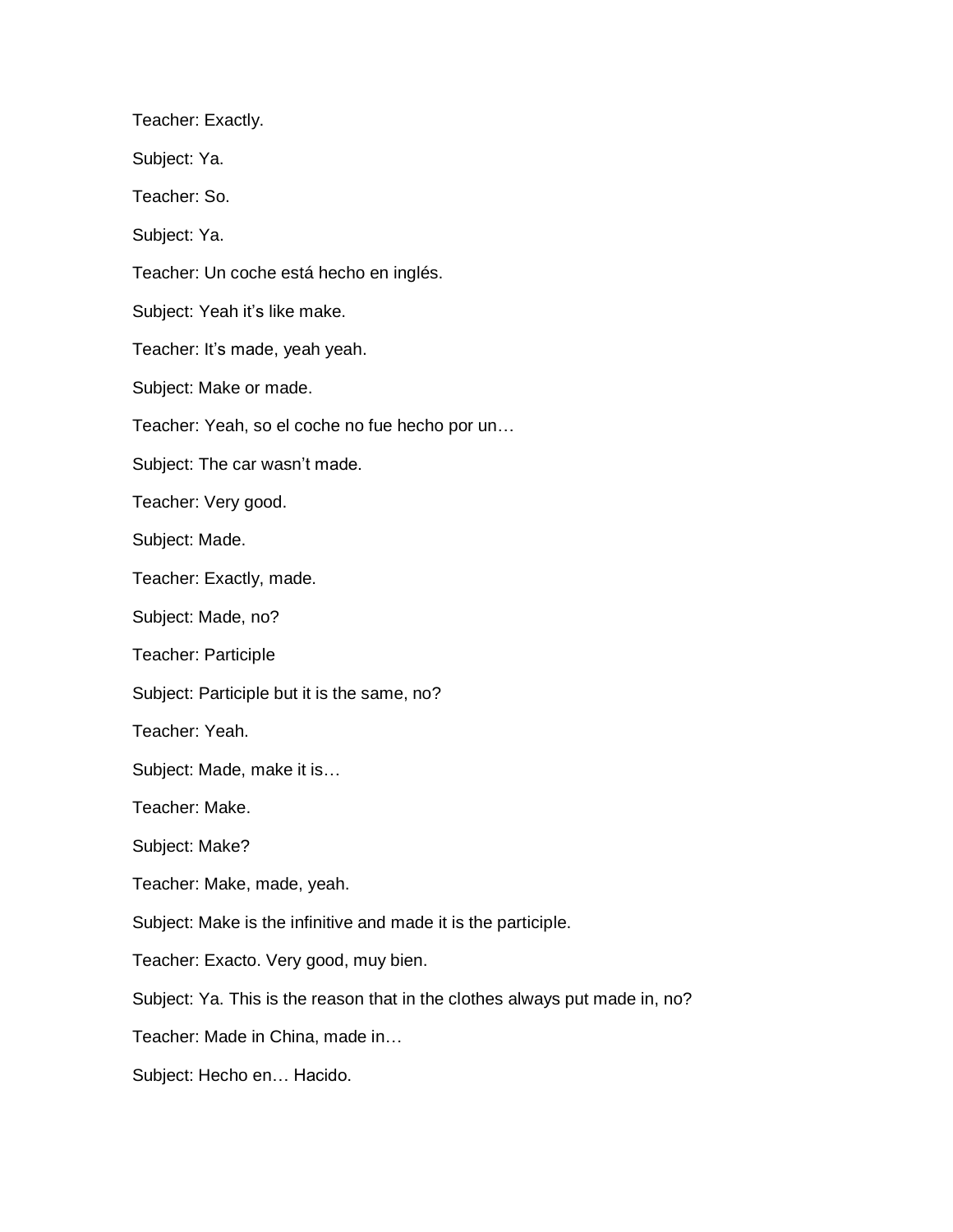Teacher: Yeah. Hacido. Hacido, ese está hacido en…

Subject: Typical of English people.

Teacher: Hacido. Los ingleses dicen: "Hacido"

Subject: No, no. I don't know, hacido. Why can just we say: "Ponido, hacido"

Teacher: Ponido, rompido.

Subject: Es gracioso, sí.

Teacher: Yeah, when I was teaching little children, a little three years old girl, she said: "Está rompido" está roto. And, ok. Errores fueron hechos.

Subject: ¿Errores fueron hechos?

Teacher: Yeah.

Subject: Eso es… Errores fueron hechos.

Teacher: Yeah.

Subject: No suena muy bien.

Teacher: No suena bien.

Subject: Doesn't sound…

Teacher: ¿Qué contestas? El contexto es que…

Subject: ¿Se cometieron errores?

Teacher: Se cometieron errores.

Subject: Podría ser.

Teacher: Sí.

Subject: Sí, vale. Se cometieron errores. Se cometieron errores. Failures or mistakes…

Teacher: Mistakes.

Subject: Mistakes?

Teacher: Yeah.

Subject: Mistakes was done? No, fueron hechos sí, was done?

Teacher: Con mistake siempre make.

Subject: Ah ok. Mistakes was made.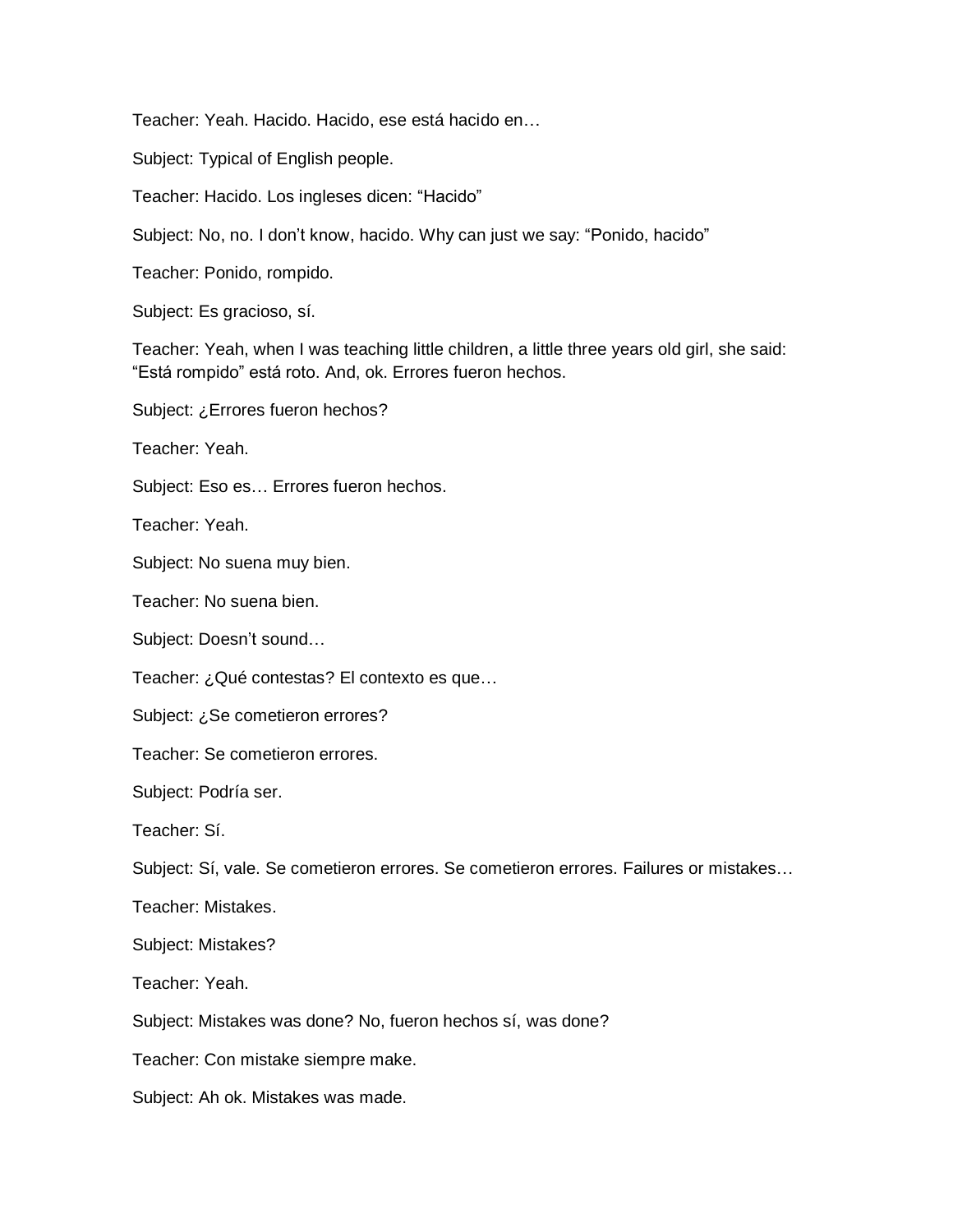Teacher: Has dicho: "Mistakes" plural. Was, singular.

Subject: Ah, mistakes were, were made.

Teacher: Yeah. Mistakes was made.

Subject: It is sound, sounds right in English.

Teacher: Sí, sí por eso…

Subject: Like se cometieron errores.

Teacher: Por eso lo tengo escrito aquí en una traducción de inglés que errores fueron hecho, pero se cometieron errores. ¿Cómo se dice: "Es verdad que se cometieron errores"?

Subject: It's, ya va es verdad que sí, se cometieron errores. It's true that were, it's true that were made mistakes.

Teacher: Has dicho: "Were made mistakes" pero es "Mistakes were"

Subject: Ah mistakes it's este, como el nombre ¿No?

Teacher: Yeah, yeah, yeah.

Subject: Mistakes were made.

Teacher: Es verdad.

Subject: It's true that mistakes were made.

Teacher: It's true that mistakes were made, it's true that mistakes were made. Can you say that?

Subject: It's true that mistakes were made.

Teacher: It's true that mistakes were made. Es verdad que se cometieron errores pero lo vamos a arreglar.

Subject: It's true that mistakes were made but we are going to correct?

Teacher: Fix.

Subject: Fix. Fix.

Teacher: Fix it.

Subject: Fix it.

Teacher: Or fix them, possible.

Subject: Yeah.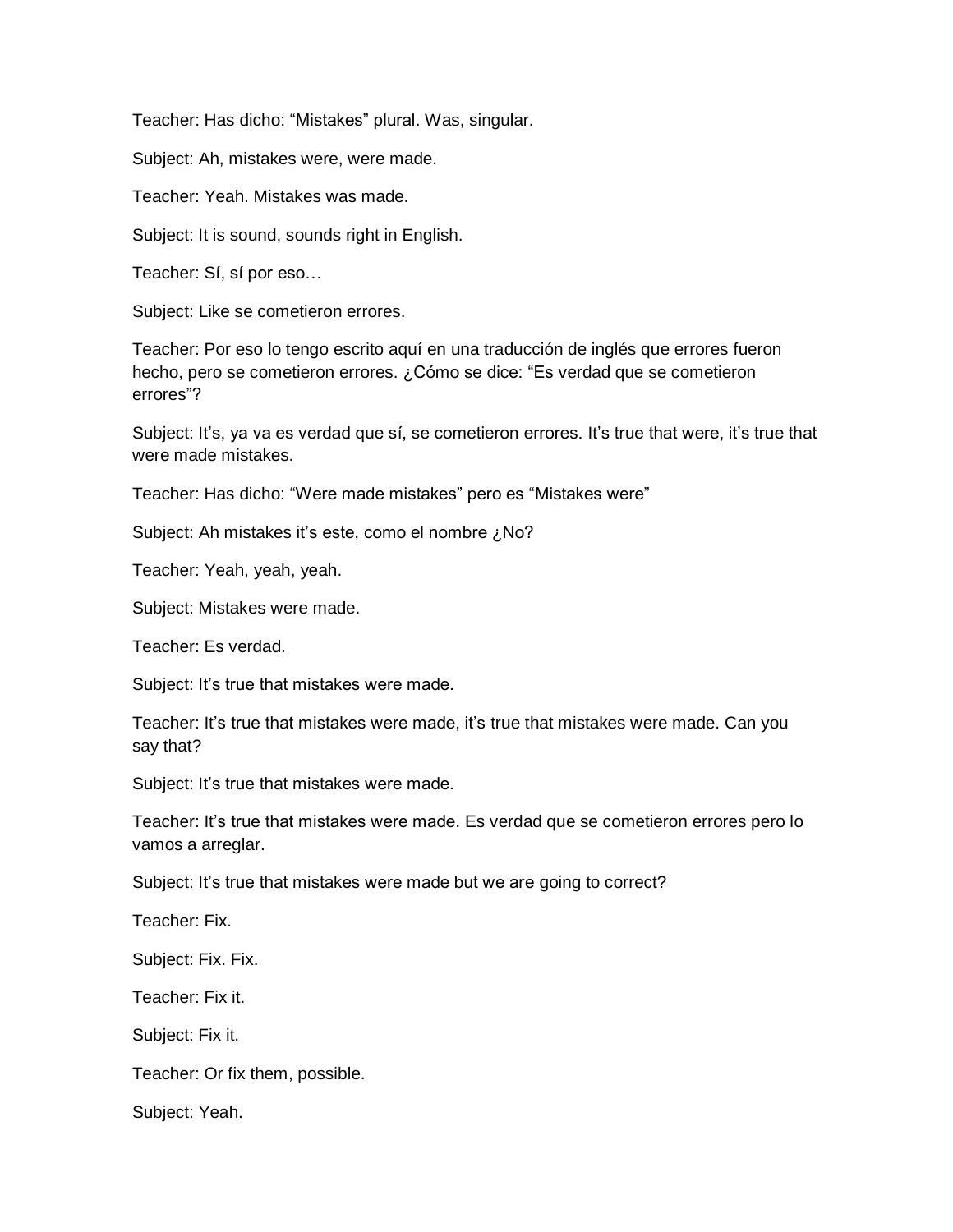Teacher: This is incredibly passive.

Subject: Yeah.

Teacher: So, when your boss says you we have a problem and you say: "It's true that mistakes were made" not my problem, not my fault. It was us, not me. You know, not me.

Subject: Yeah, yeah, yeah

Teacher: This is the passive voice, this is what we do with passive voice.  $i$  Cómo se dice en inglés: "Fue enviado ayer"?

Subject: Fue enviado ayer, it, it was send it yesterday?

Teacher: Has dicho: "Send it"

Subject: Send it? No. Ah sent, sorry.

Teacher: Good, good, good.

Subject: Fucking irregulars. It was sent yesterday.

Teacher: It was send yesterday. ¿Cómo se dice: "Lo envié ayer"?

Subject: Lo envié ayer. It was…

Teacher: No.

Subject: No. ¿Lo envié ayer?

Teacher: Yeah.

Subject: Yo ¿No?

Teacher: Yeah.

Subject: I…

Teacher: Yo envío…

Subject: I was?

Teacher: I sent.

Subject: I sent?

Teacher: Yeah.

Subject: Yesterday. I sent it? Yesterday.

Teacher: I sent it.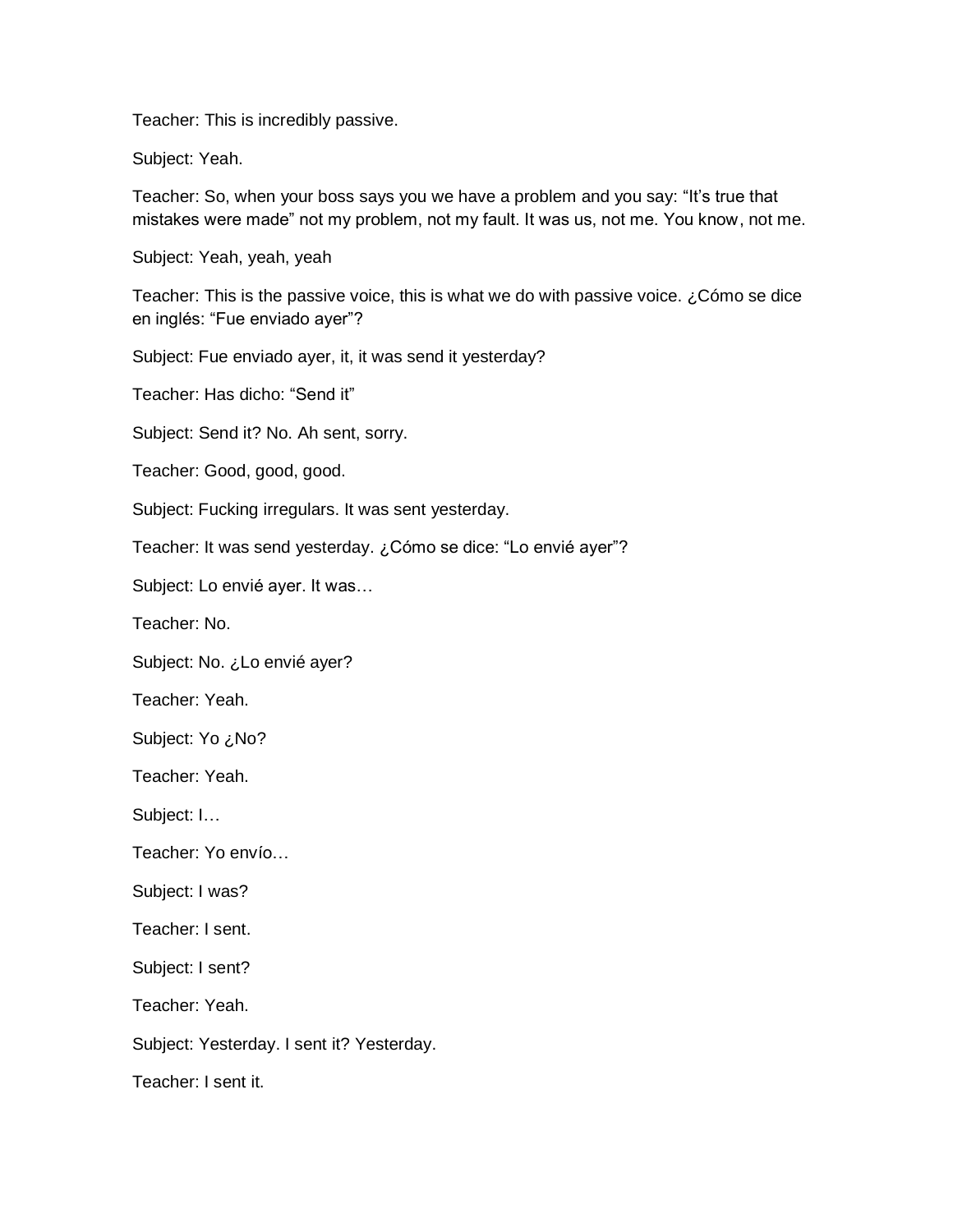Subject: I sent it?

Teacher: Yeah. I sent it yesterday.

Subject: I sent it yesterday, ok.

Teacher: ¿Ves la diferencia entre: "I sent it yesterday" and "It was sent yesterday"?

Subject: Yeah.

Teacher: Aun quieres tú…

Subject: Fue envíado ayer, o sea es como que, yo me desentiendo de la acción, yo no estoy ahí.

Teacher: Sí.

Subject: Aunque yo sé que puedo estar.

Teacher: Aun quieras estar que lo enviaste.

Subject: Lo hice in the name of my company, no? Or something like that.

Teacher: Yeah. It deflects attention.

Subject: Yeah, for example in the world it was kill them, no?

Teacher: Again?

Subject: It wasn't kill them.

Teacher: It wasn't kill them.

Subject: Nosotros no los matamos, ¿no? o sea...

Teacher: Otra vez, nosotros no...

Subject: Los matamos.

Teacher: Los matamos.

Subject: It.

Teacher: Sí.

Subject: It wasn't, no we, we wasn't kill them, no?

Teacher: Kill them. En este caso es: "We didn't kill them".

Subject: We didn't kill them.

Teacher: Yeah.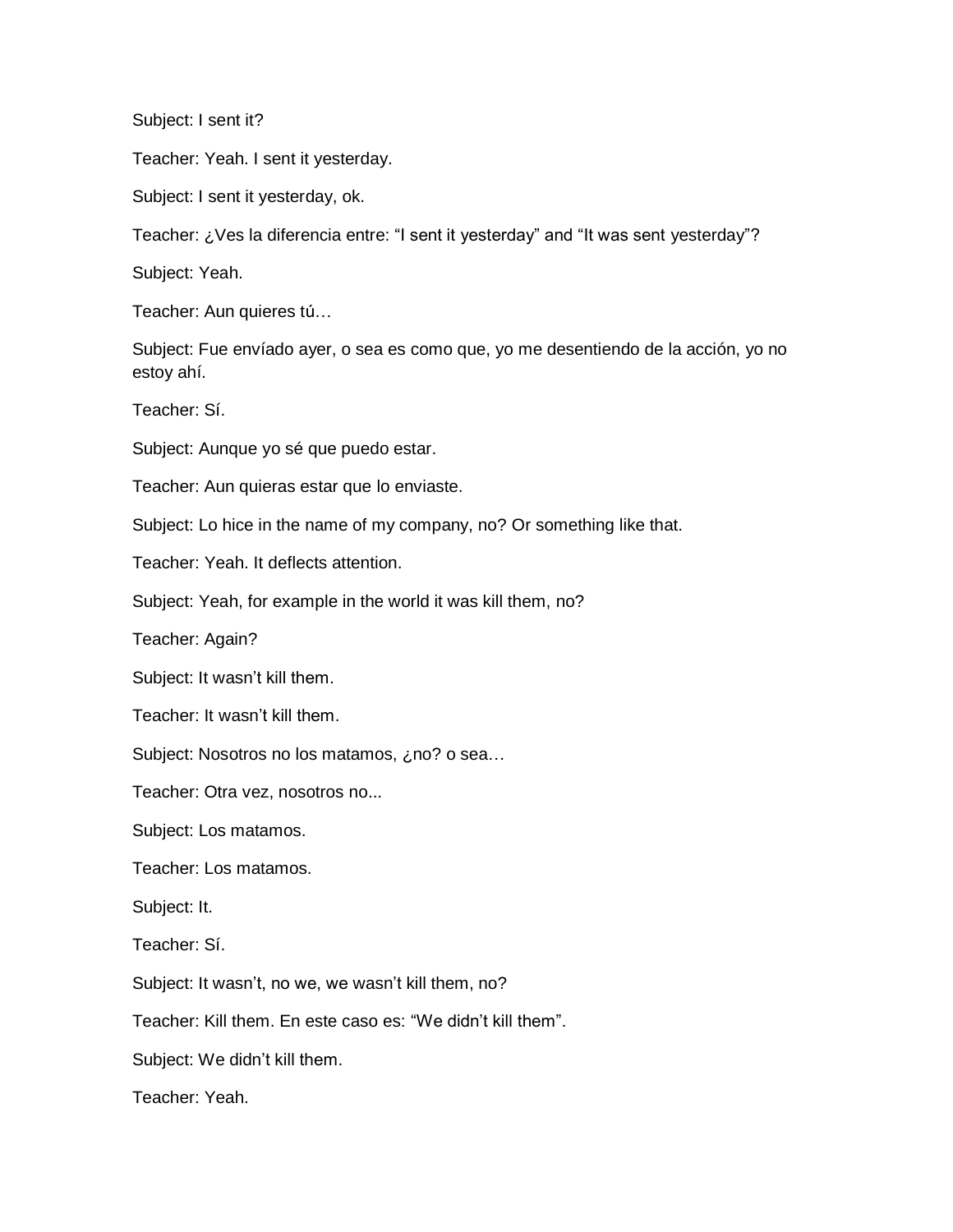Subject: Yeah. No estaban matados por nosotros.

Subject: Yeah…

Teacher: Is, es el pasivo, es la voz pasiva. Which is it they weren't killed by us.

Subject: Yeah. No sé quién pero…

Teacher: I don't know. Espero que no tengas que utilizar esta frase.

Subject: No, no, no.

Teacher: Por el momento. ¿Fue matado?

Subject: ¿Fue matado?

Teacher: Yeah.

Subject: He?

Teacher: Yeah.

Subject: He was killed.

Teacher: He was killed.

Subject: He was killed.

Teacher: He was killed.

Subject: killed.

Teacher: He was killed or she was killed, fue…

Subject: She was kill.

Teacher: ¿Fue matada?

Subject: Fue matada.

Teacher: Ah ok, she was killed, fue matada. He was killed.

Subject: No te digo nada y te lo digo todo.

Teacher: Azúcar está hecho en Perú.

Subject: Sugar, sugar was made? Wasn't, no, was made, fue hecho en Perú ¿No? O está hecho

Teacher: Está hecho.

Subject: In present?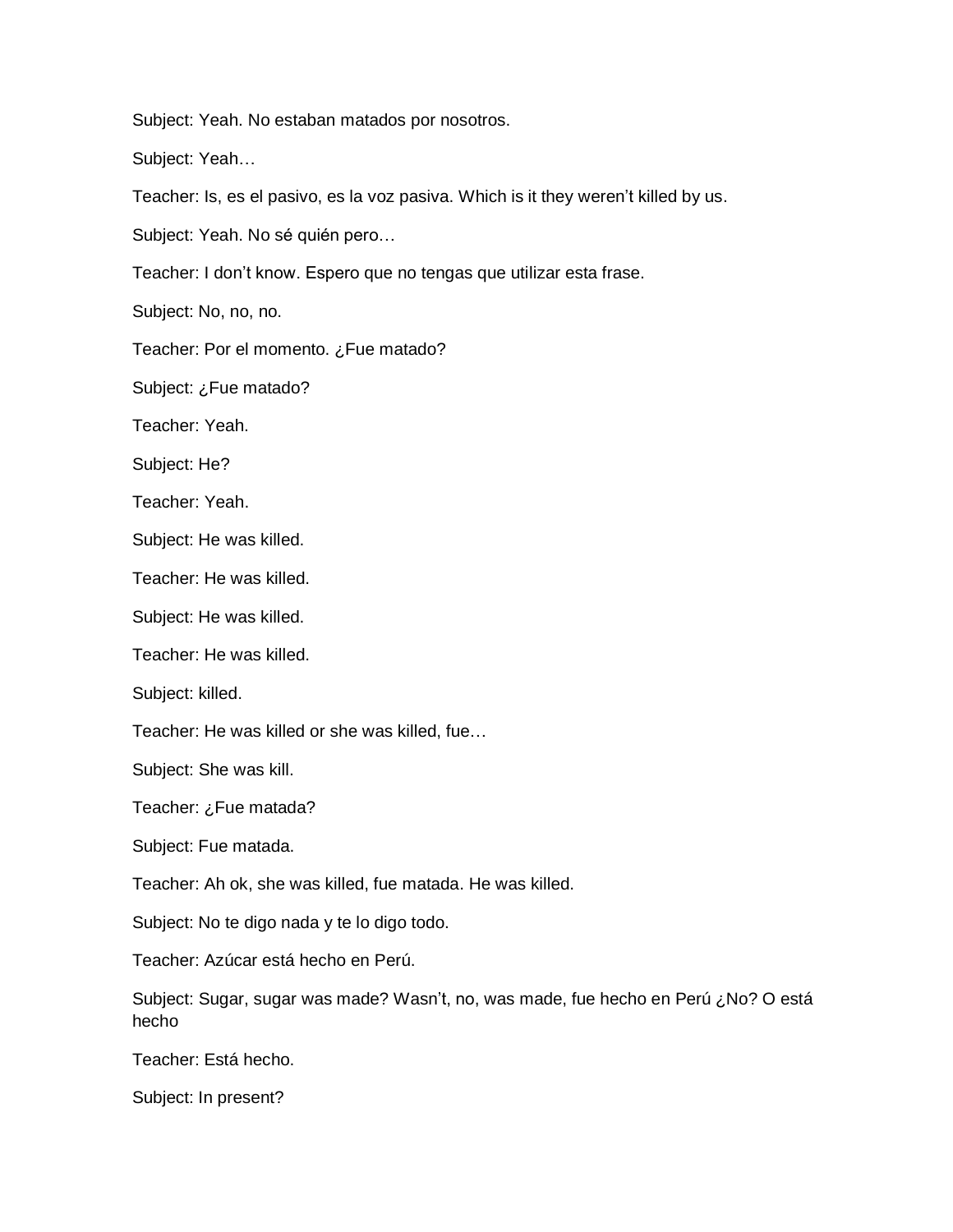Teacher: Sí. ¿No?

Subject: Ya. Sugar, sugar it's made in Peru.

Teacher: Good.

Subject: Azúcar está hecho en Perú.

Teacher: Los coches están hechos en la China.

Subject: The cars are made in China

Teacher: China, good. Oh, has dicho: "The cars?"

Subject: The cars.

Teacher: Yeah, en inglés si empiezas con un nombre como…

Subject: The car.

Teacher: El azúcar, las mujeres, los coches no decimos "Las" ni "Los".

Subject: Ya. In Spanish?

Teacher: In Spanish, yes.

Subject: El azúcar o los coches, sí.

Teacher: Yeah.

Subject: Ok, cars was made in China.

Teacher: No.

Subject: No. Cars are made in China.

Teacher: Yes, good. ¿Ves que yo he dicho: "Azúcar está hecho en Perú"

Subject: Yeah, it's bad.

Teacher: Pero es…

Subject: We need to fix it.

Teacher: Yo el profe.

Subject: Él, el azúcar.

Teacher: El azúcar está hecho en Perú, ok, muy bien. Nací en España.

Subject: I was born in Spain?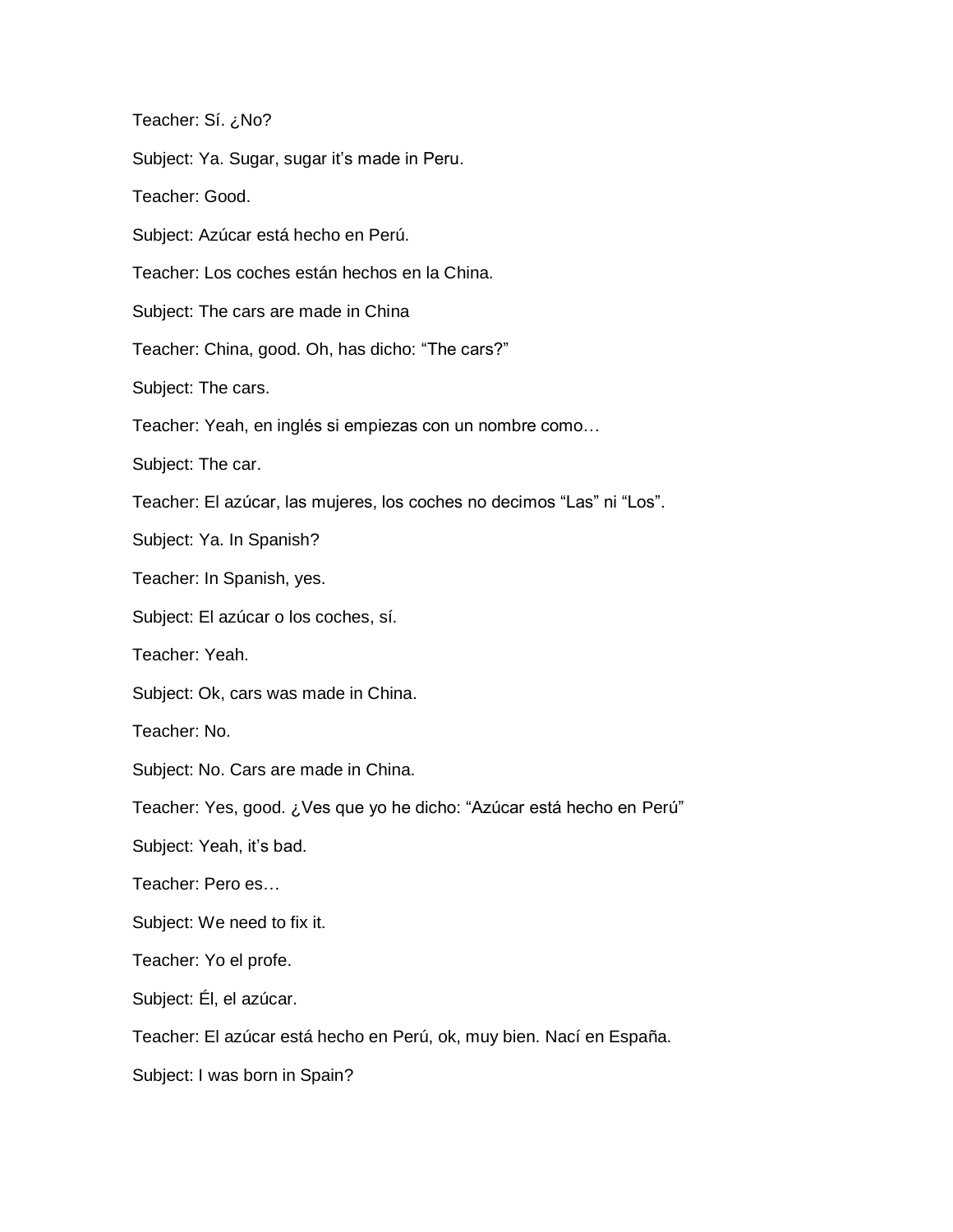Teacher: Yeah.

Subject: I was born in Spain.

Teacher: Yeah, eso en inglés utilizamos la voz en pasiva.

Subject: I was or I were?

Teacher: I… ¿Qué piensas tú?

Subject: I were, no? Were is?

Teacher: Plural.

Subject: Plural?

Teacher: Yeah.

Subject: Ah ok. I was born.

Teacher: Si tienes gemelo dirías…

Subject: Yeah, we was born, no. we were born.

Teacher: Yes!

Subject: We were born?

Teacher: Yeah.

Subject: No, were we born?

Teacher: Were we born in Spain?

Subject: Google.

Teacher: When in Spanish "Nací en España" es la voz activa.

Subject: Yeah.

Teacher: Pero eso es interesante porque tú qué hiciste, nada. Saliste, era tu mamá que ha hecho todo el trabajo.

Subject: Yeah.

Teacher: Bueno, interesante. Él nació en Madrid.

Subject: He was born in Madrid?

Teacher: Good, good, good.

Subject: He was born in Madrid.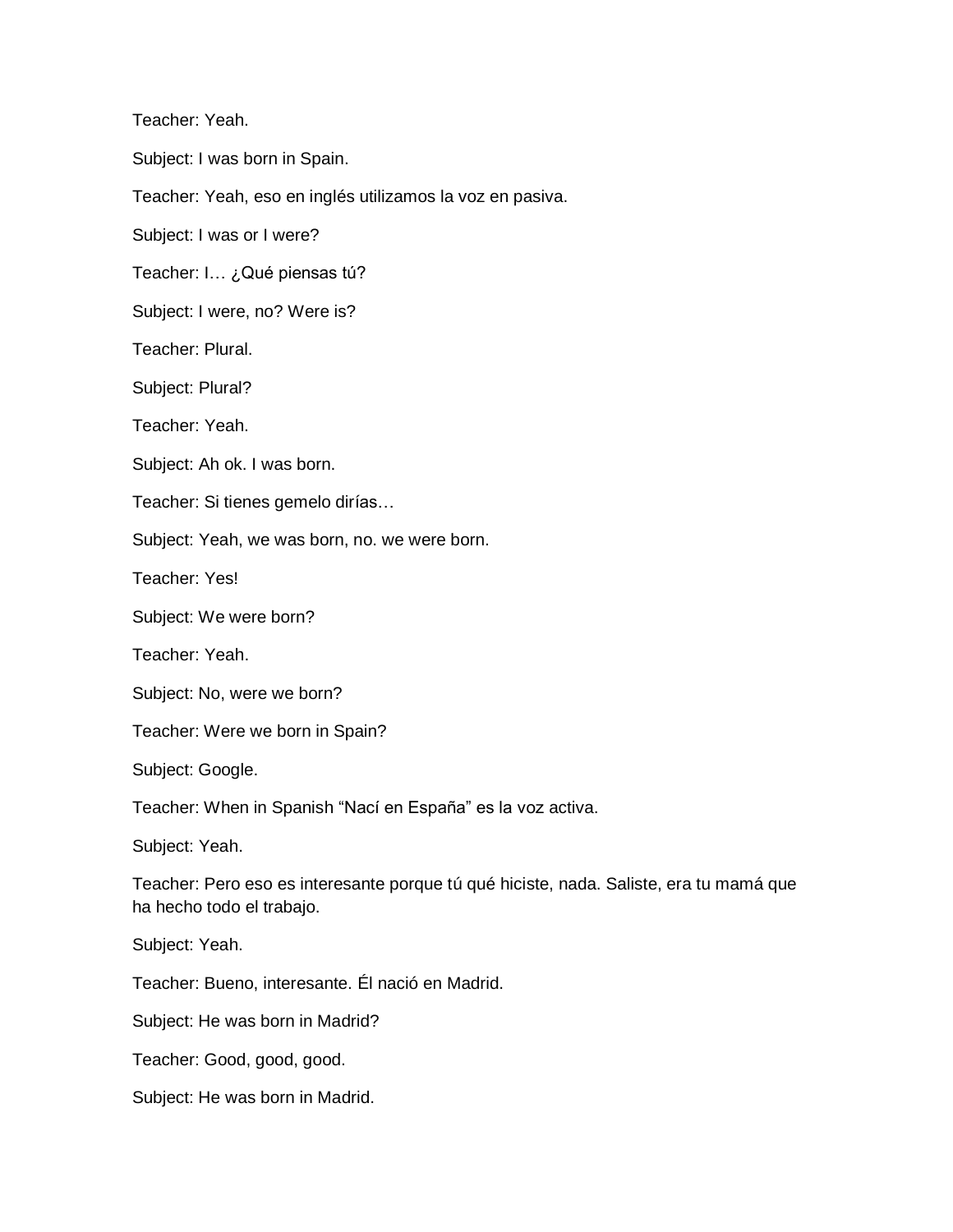Teacher: Y Dali fue nacido, Dali nació en Barcelona. Subject: Dali? Dalí? Teacher: Dalí. Perdona, Dalí. Subject: Dalí was born in Barcelona. Teacher: Very good. Subject: Dalí was born… Teacher: Very good. Y ella nació en Valencia. Subject: Was she born in Valencia? Teacher: Very good, muy bien. Subject: Was she born in Valencia? Teacher: Excellent, very good. Pero fue encontrado en Cairo. Subject: He was found in Cairo. Teacher: ¿Quién? Who? Subject: Who? He. Teacher: Yeah. Subject: He was born no, he was found in Cairo Teacher: He was found in Cairo. I don't know who. Subject: I don't know who. Teacher: Bueno da igual. Subject: Who is he, no? Teacher: Yeah, who is he. No sé, quién quién, quién lo habrá encontrado en el Cairo. Subject: Ah I don't care. You know? Teacher: Muy bien, sí. Subject: I don't know, sorry. Teacher: Me da igual.

Subject: I don't care and I don't know. Somebody was found in the Cairo?